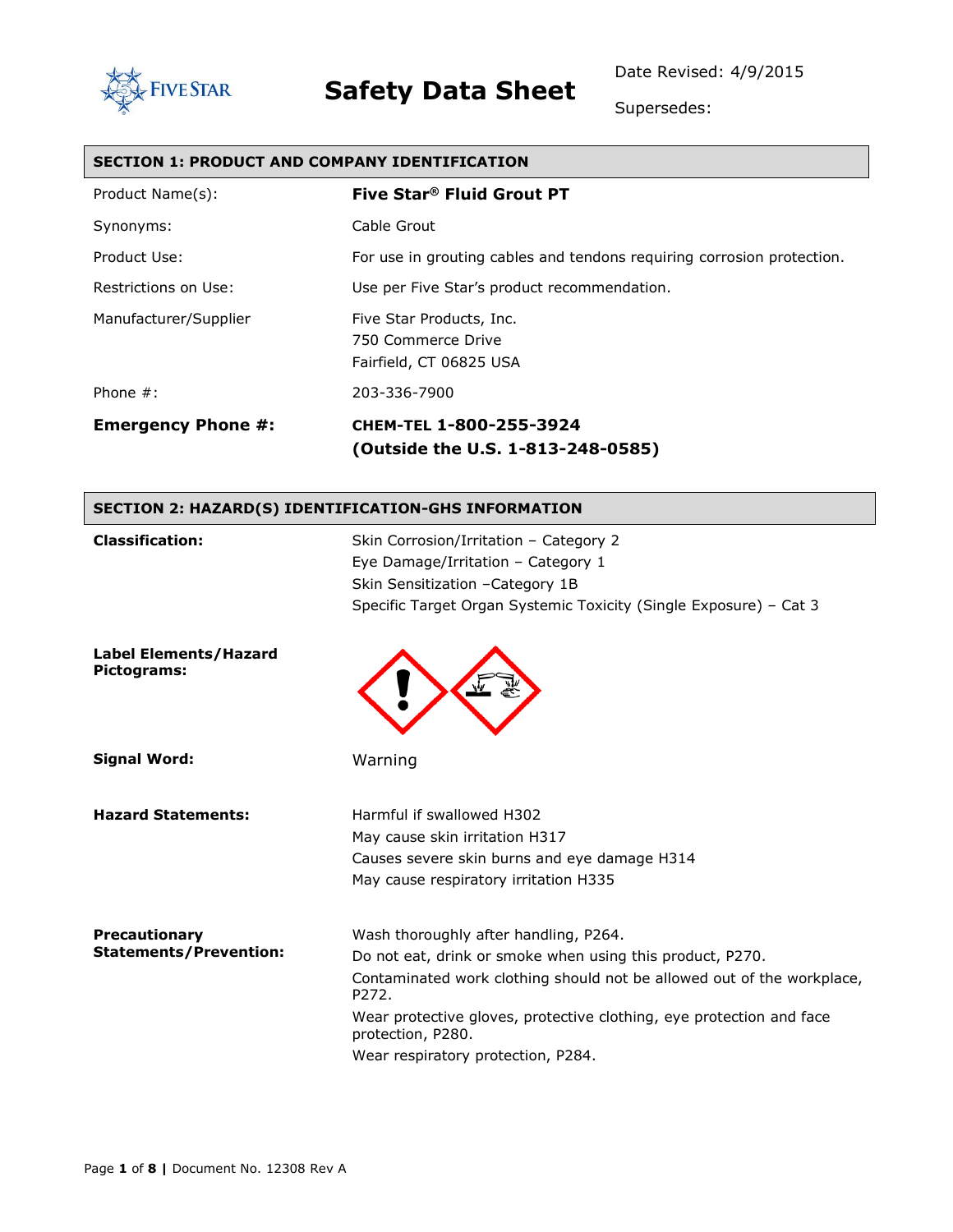| <b>FIVE STAR</b>                                   | <b>Safety Data Sheet</b>                                                                                                                                                                                                                                                                                                                                                                                                                                                                                                                                                                                                                                                                                         | Date Revised: 4/9/2015 |
|----------------------------------------------------|------------------------------------------------------------------------------------------------------------------------------------------------------------------------------------------------------------------------------------------------------------------------------------------------------------------------------------------------------------------------------------------------------------------------------------------------------------------------------------------------------------------------------------------------------------------------------------------------------------------------------------------------------------------------------------------------------------------|------------------------|
|                                                    |                                                                                                                                                                                                                                                                                                                                                                                                                                                                                                                                                                                                                                                                                                                  | Supersedes:            |
| <b>Response:</b>                                   | If swallowed: Rinse mouth. Do NOT induce vomiting, P330, P331.<br>If on skin (or hair): Take off immediately all contaminated clothing.<br>Rinse skin with water/shower, P361, P353.<br>If inhaled: Remove person to fresh air and keep comfortable for<br>breathing, P340.<br>If in eyes: Rinse cautiously with water for several minutes, P351.<br>Remove contact lenses, if present and easy to do. Continue rinsing,<br>P338.<br>Immediately call a poison center or doctor, P310.<br>If skin irritation or rash occurs, P333: Get medical advice/attention,<br>P313.<br>If experiencing respiratory symptoms, P342: Call a poison center or<br>doctor, P310. Wash contaminated clothing before reuse, P363. |                        |
| Storage:                                           | Store locked up.                                                                                                                                                                                                                                                                                                                                                                                                                                                                                                                                                                                                                                                                                                 |                        |
| <b>Disposal:</b>                                   | Dispose of contents/container in accordance with applicable regional,<br>national, and local laws and regulations.                                                                                                                                                                                                                                                                                                                                                                                                                                                                                                                                                                                               |                        |
| <b>Hazards Not Otherwise</b><br><b>Classified:</b> | Not applicable                                                                                                                                                                                                                                                                                                                                                                                                                                                                                                                                                                                                                                                                                                   |                        |

| <b>SECTION 3: COMPOSITION/INFORMATION ON INGREDIENTS</b> |                                 |            |         |
|----------------------------------------------------------|---------------------------------|------------|---------|
| <b>Hazardous</b><br>Ingredient(s)                        | Common<br>Name/Synonyms         | CAS No.    | % wt/wt |
| Portland Cement                                          |                                 | 65997-15-1 | >85     |
| Quartz                                                   | Silicon Dioxide, Silica<br>Sand | 14808-60-7 | < 15    |

| <b>SECTION 4: FIRST AID MEASURES</b> |                                                                                                                              |  |
|--------------------------------------|------------------------------------------------------------------------------------------------------------------------------|--|
| Inhalation:                          | If inhaled: Remove personnel to fresh air. If breathing is difficult, give<br>oxygen and seek medical attention immediately. |  |
| <b>Eye Contact:</b>                  | If in eyes: Immediately flush eyes with plenty of water for 15 minutes.<br>Get medical attention.                            |  |
| <b>Skin Contact:</b>                 | If on skin (or hair): Wash exposed areas thoroughly with water.<br>Remove contaminated clothing. Get medical attention.      |  |
| Ingestion:                           | If swallowed: Rinse mouth with water. DO NOT induce vomiting. Drink<br>clean water and seek medical attention immediately.   |  |
| <b>General Advice:</b>               | In case of accident or if you feel unwell, seek medical advice<br>immediately (show the label or SDS where possible).        |  |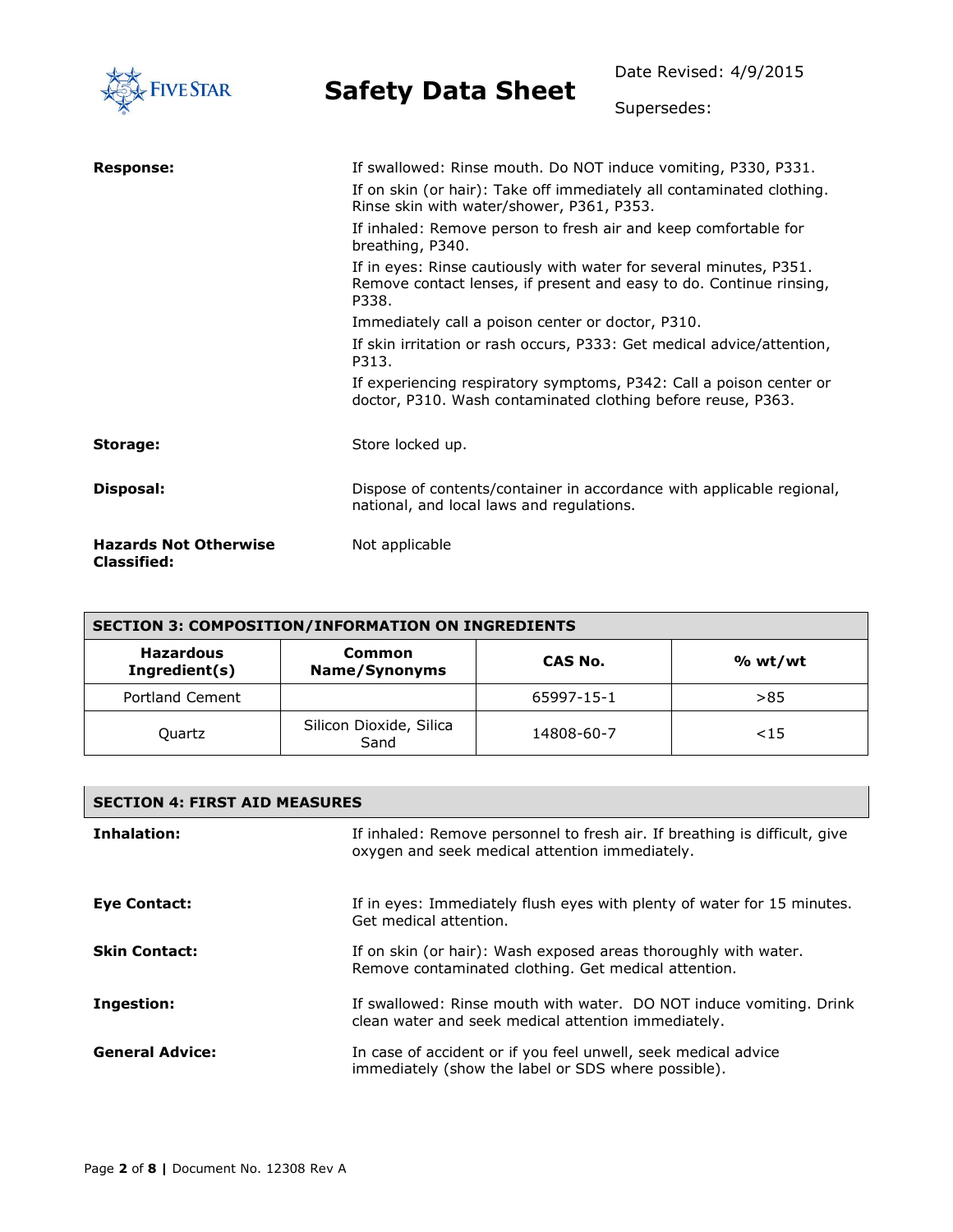

Supersedes:

**Note to Physicians:** Symptoms may not appear immediately. Treat symptomatically.

| <b>SECTION 5: FIRE-FIGHTING MEASURES</b>                 |                                                                                                                                                                                                                                                                       |  |
|----------------------------------------------------------|-----------------------------------------------------------------------------------------------------------------------------------------------------------------------------------------------------------------------------------------------------------------------|--|
| <b>Flammability and Explosion</b><br><b>Information:</b> | Not flammable or combustible by OSHA/WHMIS criteria.                                                                                                                                                                                                                  |  |
| <b>Sensitivity to Mechanical</b><br>Impact:              | This material is not sensitive to mechanical impact.                                                                                                                                                                                                                  |  |
| <b>Sensitivity to Static</b><br>Discharge:               | This material is sensitive to static discharge at temperatures at or<br>above the flash point.                                                                                                                                                                        |  |
| <b>MEANS OF EXTINCTION</b>                               |                                                                                                                                                                                                                                                                       |  |
| <b>Suitable Extinguishing Media:</b>                     | Small Fire: Dry chemical, CO2, or water spray.<br>Large Fire: Dry chemical, CO2, alcohol-resistant foam or water spray.<br>Move containers from fire area if you can do it without risk. Dike fire-<br>control water for later disposal; do not scatter the material. |  |
| <b>Unsuitable Extinguishing</b><br>Media:                | Not available.                                                                                                                                                                                                                                                        |  |
| <b>Product of Combustion:</b>                            | Non-combustible                                                                                                                                                                                                                                                       |  |
| <b>Protection of Firefighters:</b>                       | As in any fire, wear self-contained breathing apparatus pressure-<br>demand, MSHA/NIOSH (approved or equivalent) and full protective<br>gear.                                                                                                                         |  |

| <b>SECTION 6: ACCIDENTAL RELEASE MEASURES</b> |                                                                                                                                                       |  |
|-----------------------------------------------|-------------------------------------------------------------------------------------------------------------------------------------------------------|--|
| <b>Emergency Procedures:</b>                  | Use personal protective equipment. Ensure adequate ventilation. Keep<br>people from spill. Avoid dust formation.                                      |  |
| <b>Personal Precautions:</b>                  | Avoid inhalation of dust. Do not get into eyes, on skin, or clothing.                                                                                 |  |
| <b>Environmental Precautions:</b>             | The environmental impact of this product has not been fully<br>investigated                                                                           |  |
| <b>Methods for Containment:</b>               | Cover powder spill with plastic sheet or tarp to minimize spreading.<br>Collect this material into a disposal container by sucking or sweeping<br>up. |  |
| <b>Methods for Cleanup:</b>                   | Pick up and transfer to properly labeled containers.                                                                                                  |  |
| <b>Other Information:</b>                     | See Section 13 for disposal considerations.                                                                                                           |  |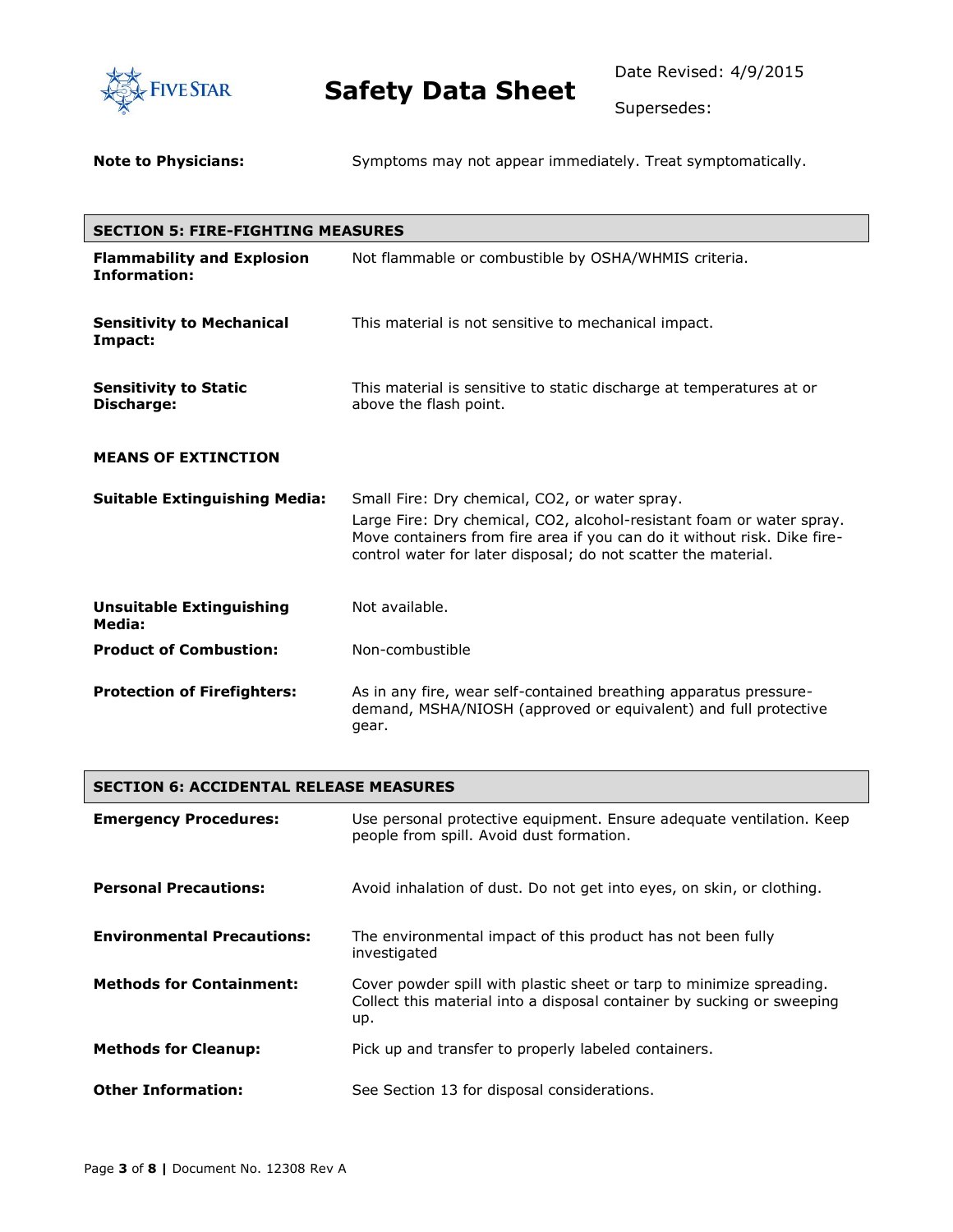

Supersedes:

#### **SECTION 7: HANDLING AND STORAGE**

| Handling: | Wear personal protective equipment. Ensure adequate ventilation.<br>Avoid dust formation. Do not breathe dust. Prevent contact with skin,<br>eyes, and clothing. Wash thoroughly after handling. |
|-----------|--------------------------------------------------------------------------------------------------------------------------------------------------------------------------------------------------|
| Storage:  | Keep containers tightly closed in a cool, dry, and well-ventilated place.<br>Store locked up.                                                                                                    |

#### **SECTION 8: EXPOSURE CONTROLS/PERSONAL PROTECTION**

#### **Exposure Guidelines**

| Component       | CAS No.    | <b>ACGIH</b>                                                                                                                 | <b>OSHA</b>                                                                                                                                                                                                                             |
|-----------------|------------|------------------------------------------------------------------------------------------------------------------------------|-----------------------------------------------------------------------------------------------------------------------------------------------------------------------------------------------------------------------------------------|
| Portland Cement | 65997-15-1 | TWA: $1 \text{mg/m}^3$<br>particulate matter<br>containing no asbestos<br>and <1% crystalline<br>silica, respirable fraction | TWA: $15 \text{ mg/m}^3$ total dust<br>TWA: $5 \text{ mg/m}^3$ respirable<br>fraction (vacated) TWA: 10<br>$mg/m3$ total<br>dust<br>(vacated) TWA: $5 \text{ mg/m}^3$<br>respirable fraction<br>TWA: 50 mppcf <1%<br>Crystalline silica |
| Quartz          | 14808-60-7 | TWA: $0.025$ mg/m <sup>3</sup><br>respirable fraction                                                                        | $30/(%SiO2+2)$ mg/m <sup>3</sup> TWA,<br>Total Dust; 250/% SiO2+5)<br>mppcf TWA, respirable fraction;<br>10/(%SiO2+2) mg/m <sup>3</sup> TWA,<br>respirable<br>TWA: $0.1 \text{ mg/m}^3$ (vacated)                                       |

PEL: Permissible Exposure Limit TLV: Threshold Limit Value

#### **Engineering Controls:**

#### **PERSONAL PROTECTIVE EQUIPMENT (PPE)**

| <b>Eye/Face Protection:</b>                      | Tight fitting OSHA, MSA, or NIOSH approved goggles or masks.             |
|--------------------------------------------------|--------------------------------------------------------------------------|
| <b>Hand Protection:</b>                          | Impervious gloves. Impervious clothing.                                  |
| <b>Skin and Body Protection:</b>                 | Impervious gloves and clothing to protect skin from burns.               |
| <b>Respiratory Protection:</b>                   | Wear dust mask, NIOSH or OSHA approved respirator.                       |
| <b>General Hygiene</b><br><b>Considerations:</b> | Handle according to established industrial hygiene and safety practices. |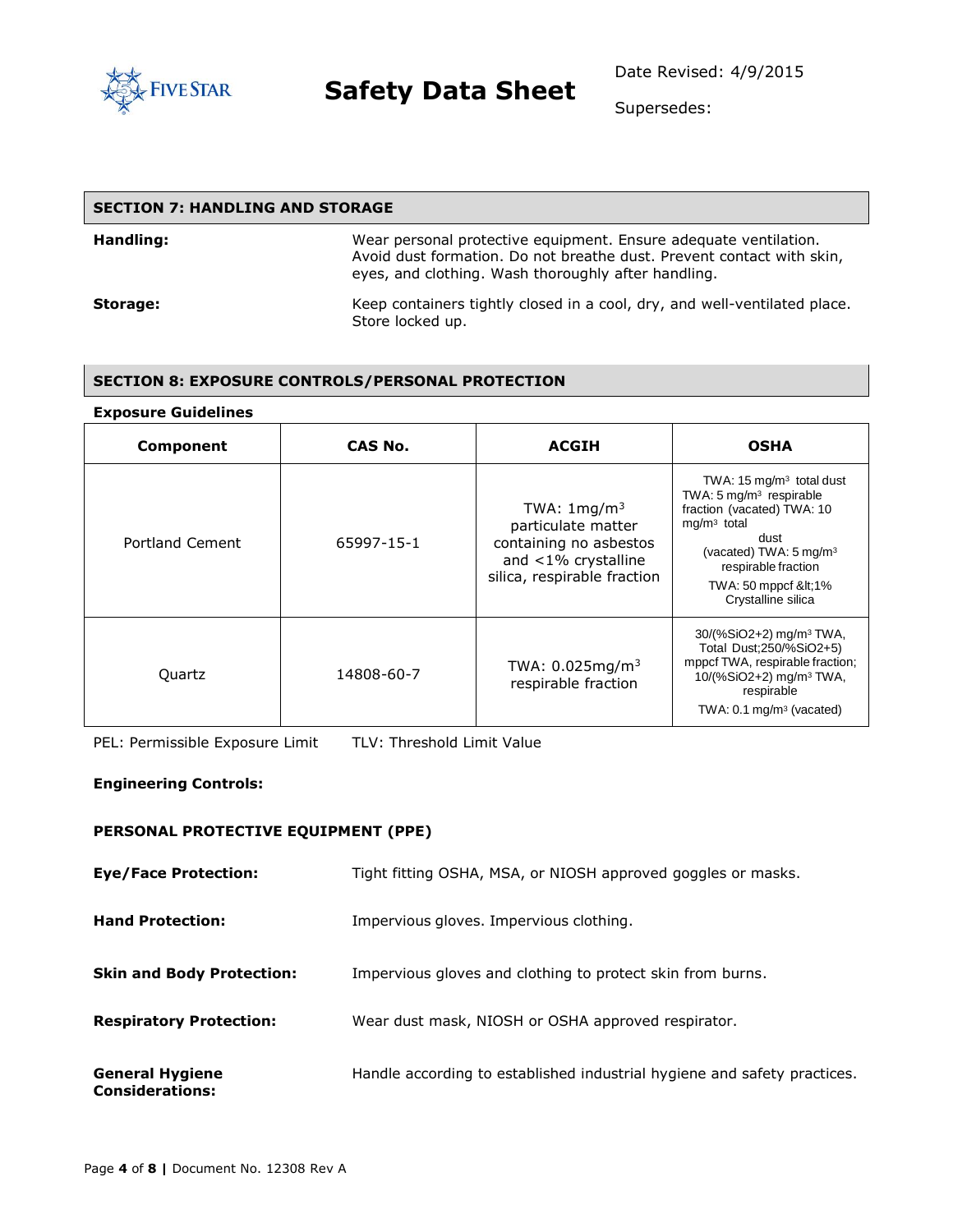

Supersedes:

| <b>SECTION 9: PHYSICAL AND CHEMICAL PROPERTIES</b> |                   |  |
|----------------------------------------------------|-------------------|--|
| <b>Appearance:</b>                                 | Powder            |  |
| Color:                                             | Gray to tan/brown |  |
| Odor:                                              | Mild              |  |
| <b>Odor Threshold:</b>                             | n/a               |  |
| <b>Physical State:</b>                             | Solid powder      |  |
| pH:                                                | n/a               |  |
| <b>Melting Point / Freezing Point:</b>             | n/a               |  |
| <b>Initial Boiling Point:</b>                      | n/a               |  |
| <b>Boiling Point:</b>                              | n/a               |  |
| <b>Flash Point:</b>                                | n/a               |  |
| <b>Evaporation Rate:</b>                           | n/a               |  |
| Flammability (solid, gas):                         | n/a               |  |
| <b>Lower Flammability Limit:</b>                   | n/a               |  |
| <b>Upper Flammability Limit:</b>                   | n/a               |  |
| <b>Vapor Pressure:</b>                             | n/a               |  |
| <b>Vapor Density:</b>                              | n/a               |  |
| <b>Relative Density:</b>                           | n/a               |  |
| Solubility:                                        | Slight 0.2-0.5%   |  |
| Partition Coefficient: n-Octanol/Water:            | n/a               |  |
| <b>Auto-ignition Temperature:</b>                  | n/a               |  |
| <b>Decomposition Temperature:</b>                  | n/a               |  |
| <b>Viscosity:</b>                                  | n/a               |  |
| Percent Volatile, wt.%:                            | n/a               |  |
| VOC Content, wt.%:                                 | n/a               |  |
| <b>Density:</b>                                    | n/a               |  |
| <b>Coefficient of Water/Oil Distribution:</b>      | n/a               |  |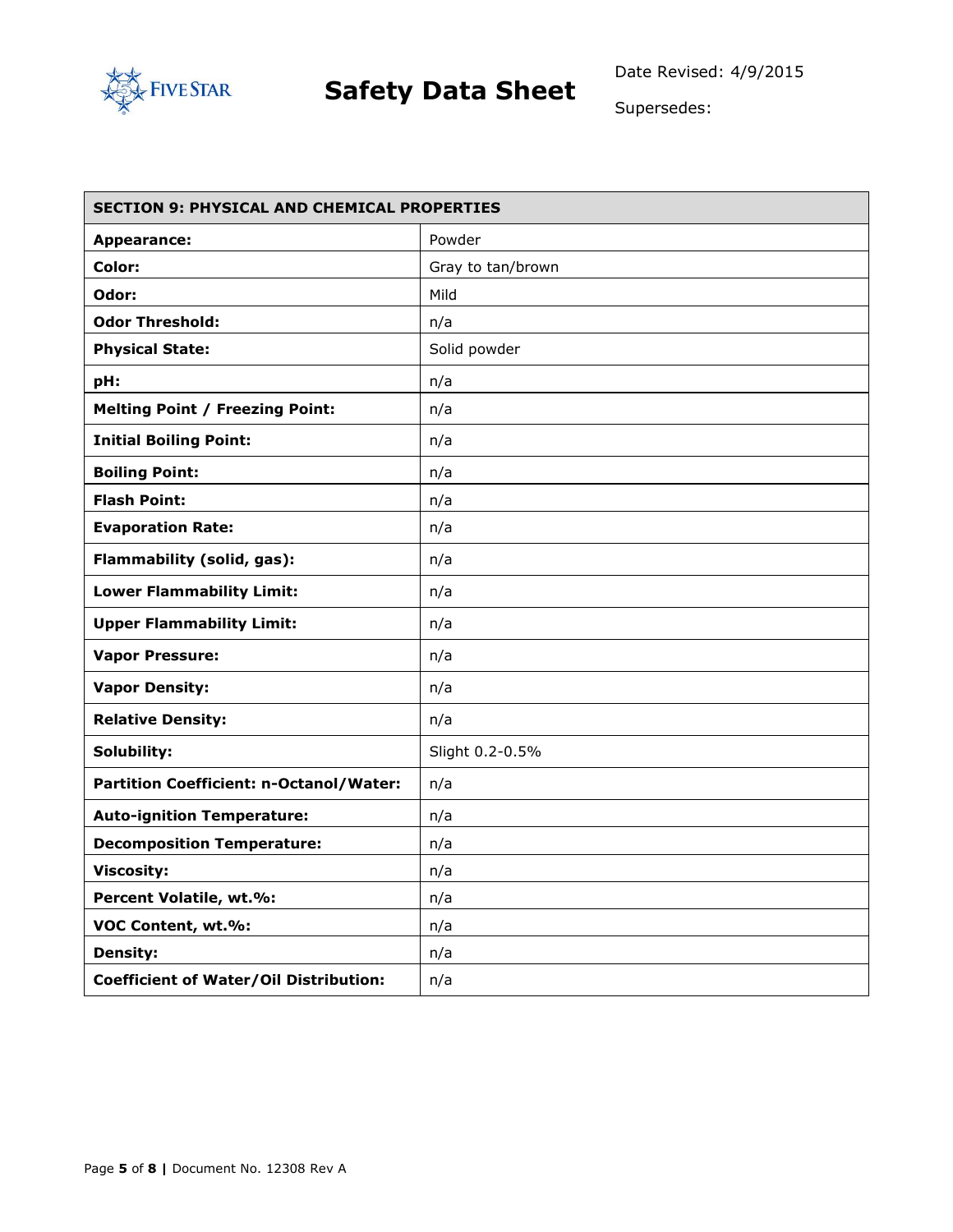

Date Revised: 4/9/2015

Supersedes:

| <b>SECTION 10: STABILITY AND REACTIVITY</b>          |                                                                                |  |
|------------------------------------------------------|--------------------------------------------------------------------------------|--|
| <b>Chemical Stability:</b>                           | Stable                                                                         |  |
| <b>Possibility of Hazardous</b><br><b>Reactions:</b> | None under normal processing.                                                  |  |
| <b>Conditions to Avoid:</b>                          | High levels of moisture during storage. Manage dust formation during<br>usage. |  |
| <b>Incompatible Materials:</b>                       | Strong Acids.                                                                  |  |

#### **SECTION 11: TOXICOLOGICAL INFORMATION**

| Information on likely routes of |
|---------------------------------|
| exposure.                       |
| <b>Product information:</b>     |
| Inhalation:                     |
| Eye contact:                    |
| <b>Skin contact:</b>            |
| Ingestion:                      |

Irritating to respiratory system. Irritating to mucous membranes. Risk of serious damage to eyes. Irritating to skin. May cause allergic skin reaction. Harmful if swallowed.

Component Information

Chemical Name: Quartz LD50 Oral: 500 mg/kg (Rat) ACGIH: A2 – Suspected Human Carcinogen IARC: Group 1 – Carcinogenic to humans OSHA: X-present

Delayed and immediate effects and also chronic effects from short and long term exposure.

| <b>SECTION 12: ECOLOGICAL INFORMATION</b>          |                                                                                                                                                                                                                                                                                                                                                                    |  |  |  |  |  |
|----------------------------------------------------|--------------------------------------------------------------------------------------------------------------------------------------------------------------------------------------------------------------------------------------------------------------------------------------------------------------------------------------------------------------------|--|--|--|--|--|
| <b>Toxicity:</b>                                   | The environmental impact of this product has not been fully<br>investigated.                                                                                                                                                                                                                                                                                       |  |  |  |  |  |
| <b>Aquatic Toxicity:</b>                           | The environmental impact of this product has not been fully<br>investigated.                                                                                                                                                                                                                                                                                       |  |  |  |  |  |
| <b>Persistence and</b><br>Degradability:           | No information available.                                                                                                                                                                                                                                                                                                                                          |  |  |  |  |  |
| <b>Bio-accumulative Potential:</b>                 | Does not accumulate in organisms.                                                                                                                                                                                                                                                                                                                                  |  |  |  |  |  |
| <b>Mobility in Soil:</b>                           | No further relevant information available.                                                                                                                                                                                                                                                                                                                         |  |  |  |  |  |
| <b>Ecotoxical Effects</b><br><b>Remark:</b>        | No information available.                                                                                                                                                                                                                                                                                                                                          |  |  |  |  |  |
| <b>Additional Ecological</b><br><b>Information</b> | No information available.                                                                                                                                                                                                                                                                                                                                          |  |  |  |  |  |
| <b>General Notes:</b>                              | This statement was deduced from products with a similar structure or<br>composition. Due to available data on eliminability/decomposition and<br>bio-accumulation potential prolonged term damage of the environment<br>cannot be excluded. Do not allow undiluted product or large quantities<br>of it to reach ground water, water course or sewage system. Also |  |  |  |  |  |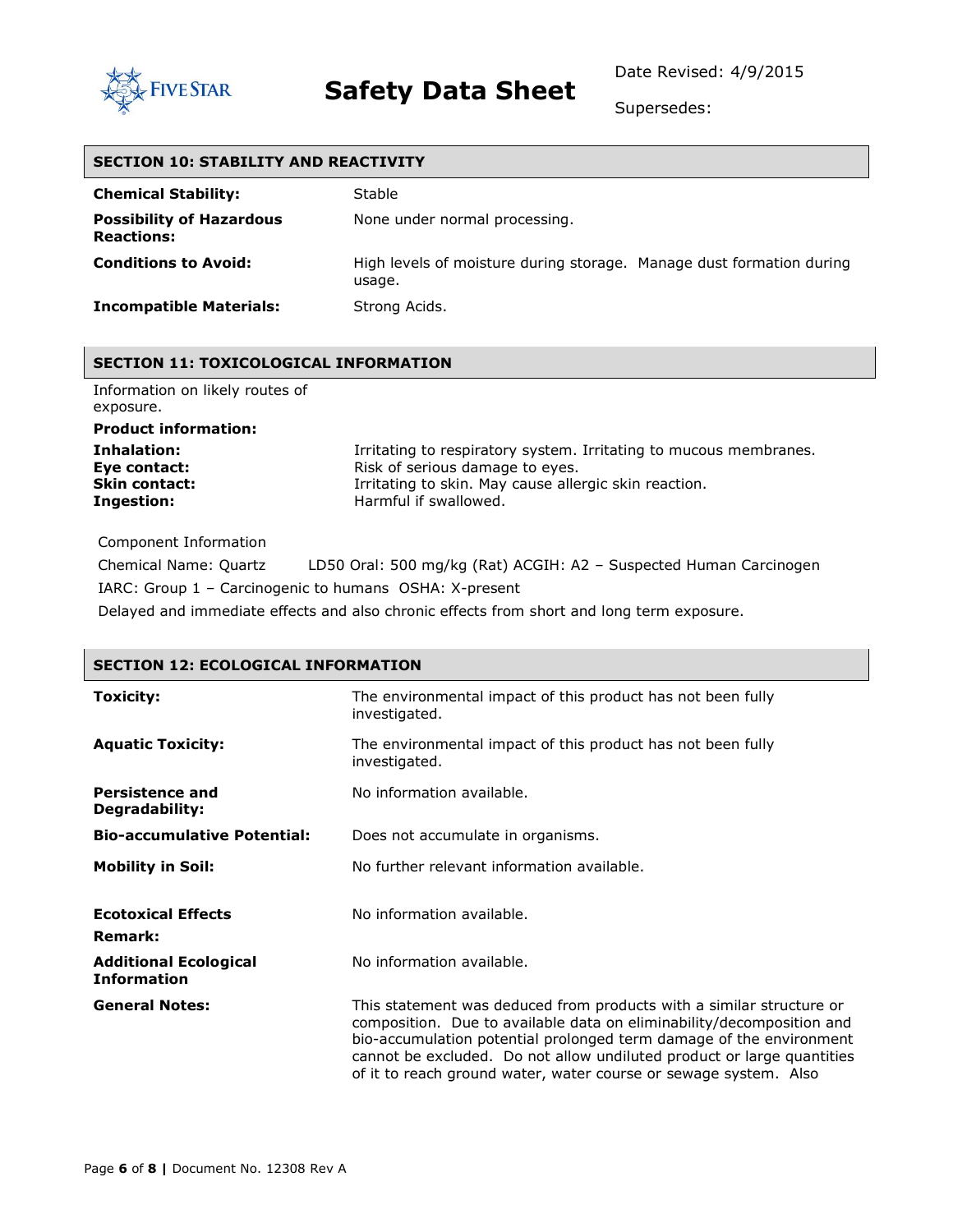

Date Revised: 4/9/2015

Supersedes:

|                        | poisonous for fish and plankton in water bodies. Toxic for aquatic<br>organisms. |  |
|------------------------|----------------------------------------------------------------------------------|--|
| <b>PBT Assessment:</b> | N/A                                                                              |  |
| vPvB Assessment:       | N/A                                                                              |  |
| Other Adverse Effects: | No further relevant information available.                                       |  |
|                        |                                                                                  |  |

#### **SECTION 13: DISPOSAL CONSIDERATIONS**

| <b>Waste Treatment Methods</b>                       |                                                                                             |
|------------------------------------------------------|---------------------------------------------------------------------------------------------|
| <b>Recommendation:</b>                               | May be disposed of in an unrestricted sanitary landfill.                                    |
| <b>Uncleaned Packaging</b><br><b>Recommendation:</b> | Disposal must be made according to official regulations. Do not re-use<br>empty containers. |

| <b>SECTION 14: TRANSPORT INFORMATION</b>                                                        |                |  |  |
|-------------------------------------------------------------------------------------------------|----------------|--|--|
| <b>US DEPARTMENT of</b><br><b>TRANSPORTATION (DOT)</b><br><b>Proper Shipping Name:</b>          | Not regulated. |  |  |
| Class:                                                                                          | N/A            |  |  |
| <b>UN#:</b>                                                                                     | N/A            |  |  |
| <b>Packing Group:</b>                                                                           | NA/            |  |  |
| <b>CANADA Transportation of</b><br><b>Dangerous Goods (TDG)</b><br><b>Proper Shipping Name:</b> | Not regulated. |  |  |
| <b>Class:</b>                                                                                   | N/A            |  |  |
| <b>UN#:</b>                                                                                     | N/A            |  |  |
| <b>Packing Group:</b>                                                                           | N/A            |  |  |